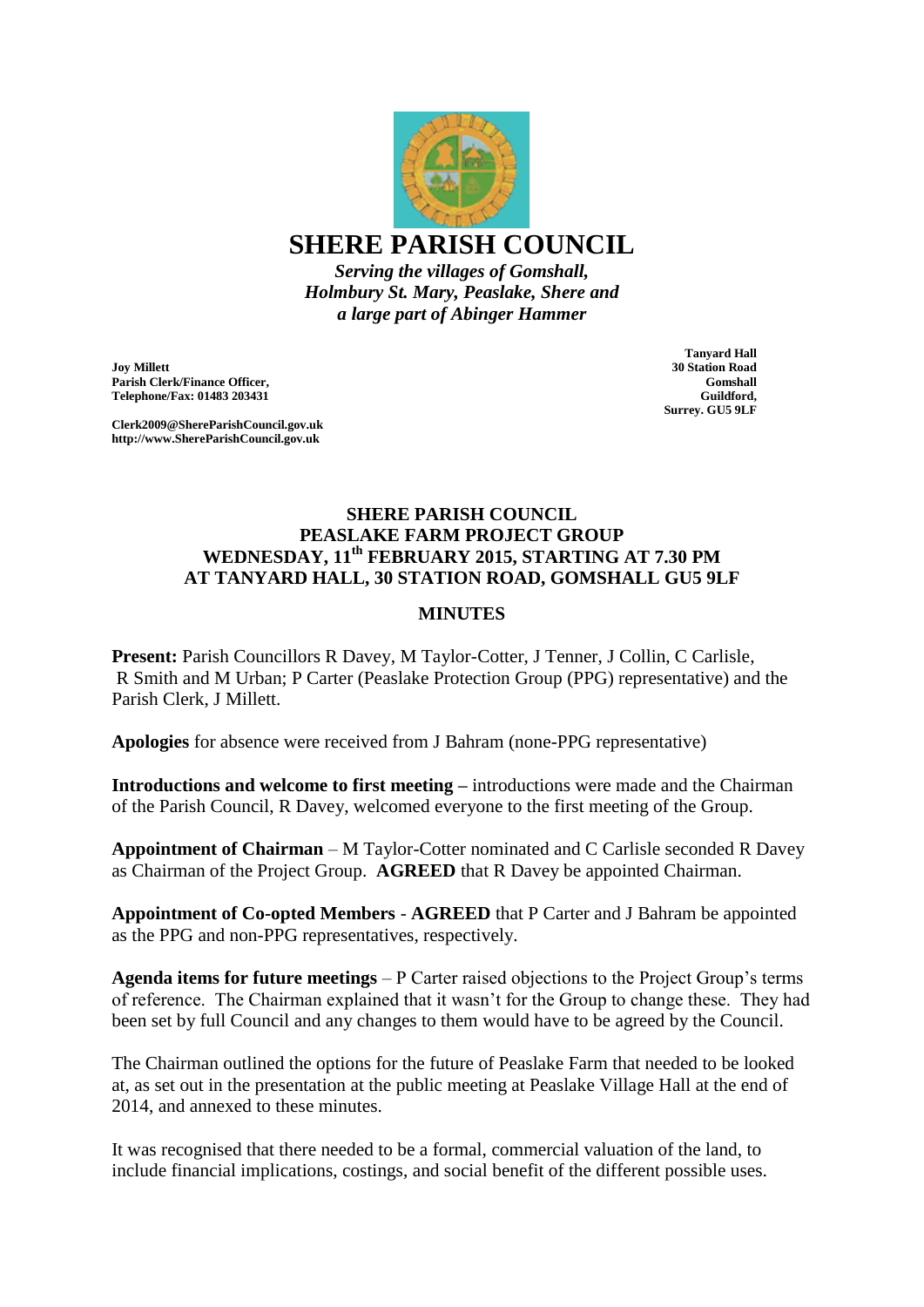Suitable firms would be approached with an outline brief and a report made back to the next meeting.

It was recognised further that a land survey would need to be undertaken for most of the suggested uses. It was noted that a housing association would undertake a ground survey, at their cost, carried out by an independent specialist company/consultant and provided the Parish Council supplied a Letter of Intent. The 'Intent' would be that, should a housing development on the site proceed, then the Parish Council would use that housing association to deliver the development, subject to satisfactory, normal, commercial negotiations.

As one of the options for the future of the Farm, if it was agreed to retain the existing tenant, then the Parish Council could work with him to assess his storage needs but the yard would need to be cleared and a formal agreement made with the former tenant about his possible continued use of the fields.

**Date of next meeting** - Monday, 9th March, at 7pm, at Tanyard Hall, Gomshall